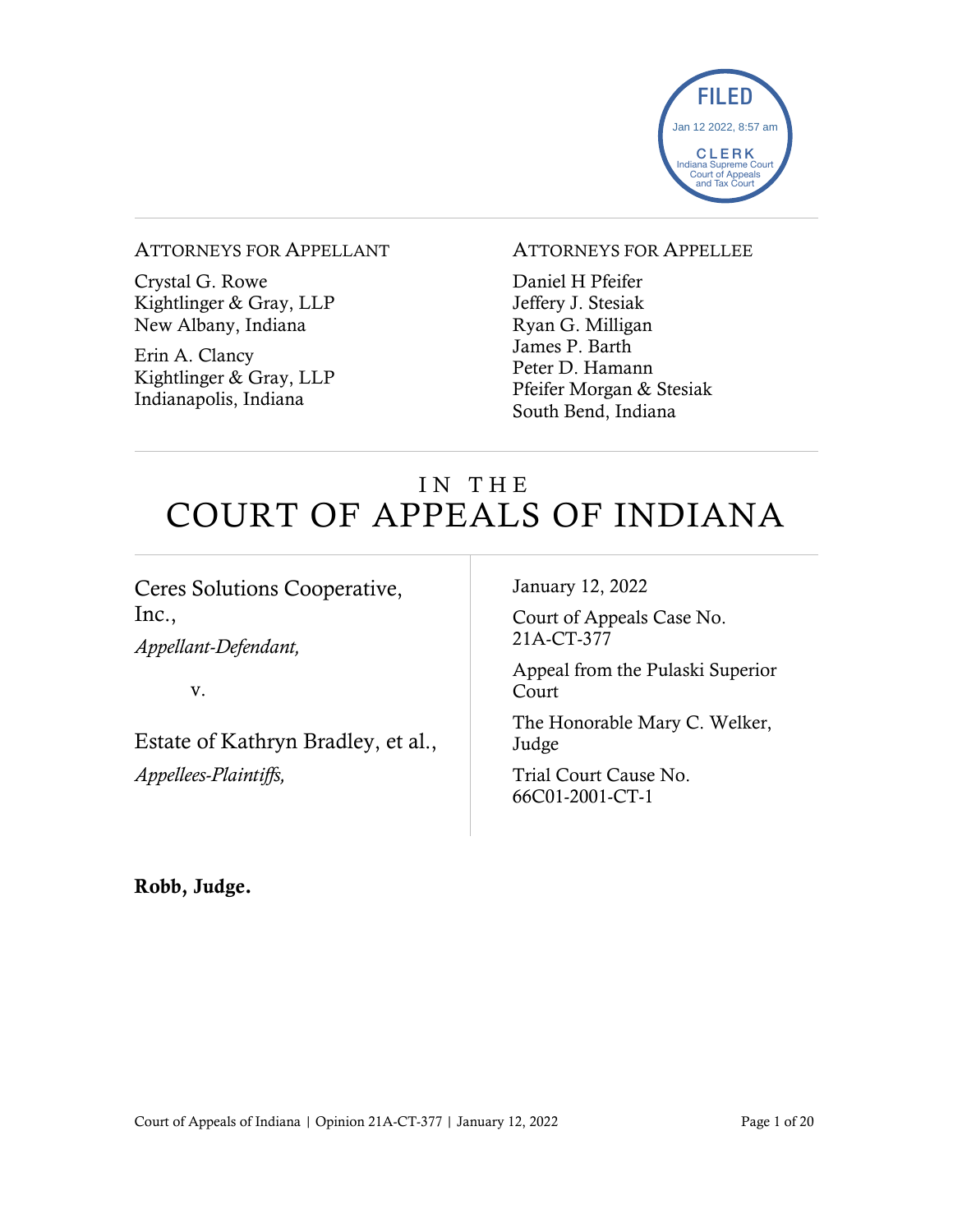## Case Summary and Issues

- [1] Ceres Solutions Cooperative, Inc. ("Ceres") refilled the propane tank at Kenneth Bradley's house but failed to check for leaks. Kathy Bradley and Eric Bradley, Bradley's wife and son, lived with Bradley and were inside the home when an explosion and resulting house fire occurred injuring Eric and killing Kathy. Bradley sued Ceres claiming, in relevant part, negligent infliction of emotional distress. Ceres filed a Motion for Partial Summary Judgment on Bradley's request for emotional distress damages as to both Eric and Kathy. The trial court granted Ceres' motion regarding Eric but denied the motion as it related to Kathy. Ceres now appeals, raising multiple issues for our review which we consolidate and restate as whether the trial court erred in denying in part Ceres' motion for summary judgment. Bradley cross appeals, raising one issue which we restate as whether the trial court erred by granting in part Ceres' motion for summary judgment.
- [2] Concluding that the trial court did not err by denying Ceres' motion in regard to Kathy but did err by granting Ceres' motion in regard to Eric, we affirm in part and reverse in part and remand.

## Facts and Procedural History<sup>1</sup>

<sup>&</sup>lt;sup>1</sup> We held a traveling oral argument in this case on December 2, 2021, at Triton Central High School. We commend counsel on the quality of their oral and written advocacy, and we thank Triton Central for hosting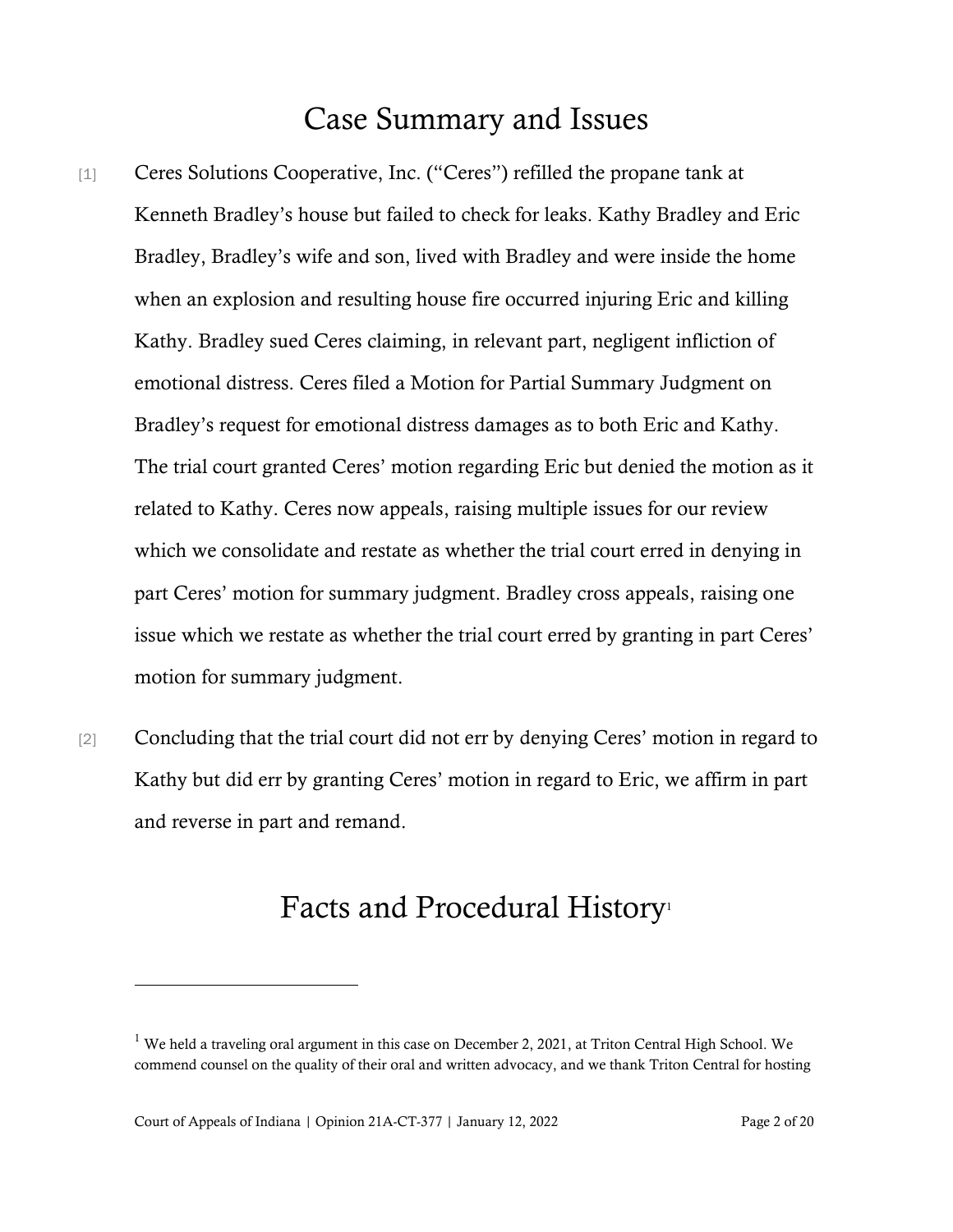- [3] On July 12, 2019, Ceres refilled the residential propane tank at Bradley's property but failed to properly check for leaks.<sup>2</sup> At approximately 2:30 a.m. the following morning, Eric turned on a lamp next to his bed causing an explosion. Eric was "surrounded in a ball of fire, and then [] everything went black[.]" Appellant's Appendix, Volume 3 at 84 (deposition page 71). When Eric came to, part of the roof had collapsed, and he could see rubble and multiple small fires around the home that he described as "little-bitty campfire[s.]" *Id.* Eric was severely burned but climbed out of the basement. He attempted to get help from the neighbors twice but was unsuccessful, so he returned to the house.
- [4] John Bauman was driving when he noticed a "glow" in the area of Bradley's home and debris across the roadway. Appellant's App., Vol. 2 at 132. At 5:04 a.m., Bauman called 9-1-1, *see id.* at 127, and began walking around the residence and heard Eric "hollering" from behind the home, *id.* at 132. When Eric walked up to Bauman, Eric was shirtless and covered in burns, so Bauman gave him a sweater and long sleeve shirt.
- [5] Volunteer Firefighter Tony Pesaresi and his wife Tina Pesaresi lived one-half mile east of Bradley's home. They were awakened by Tony's fire department pager and saw flames from their window. Tony drove toward the incident and Tina drove to a nearby intersection to set up a traffic roadblock. Around 5:20

the event, as well as the attendees for their insightful questions posed to the panel and counsel after the argument.

<sup>2</sup> Ceres does not dispute its negligence.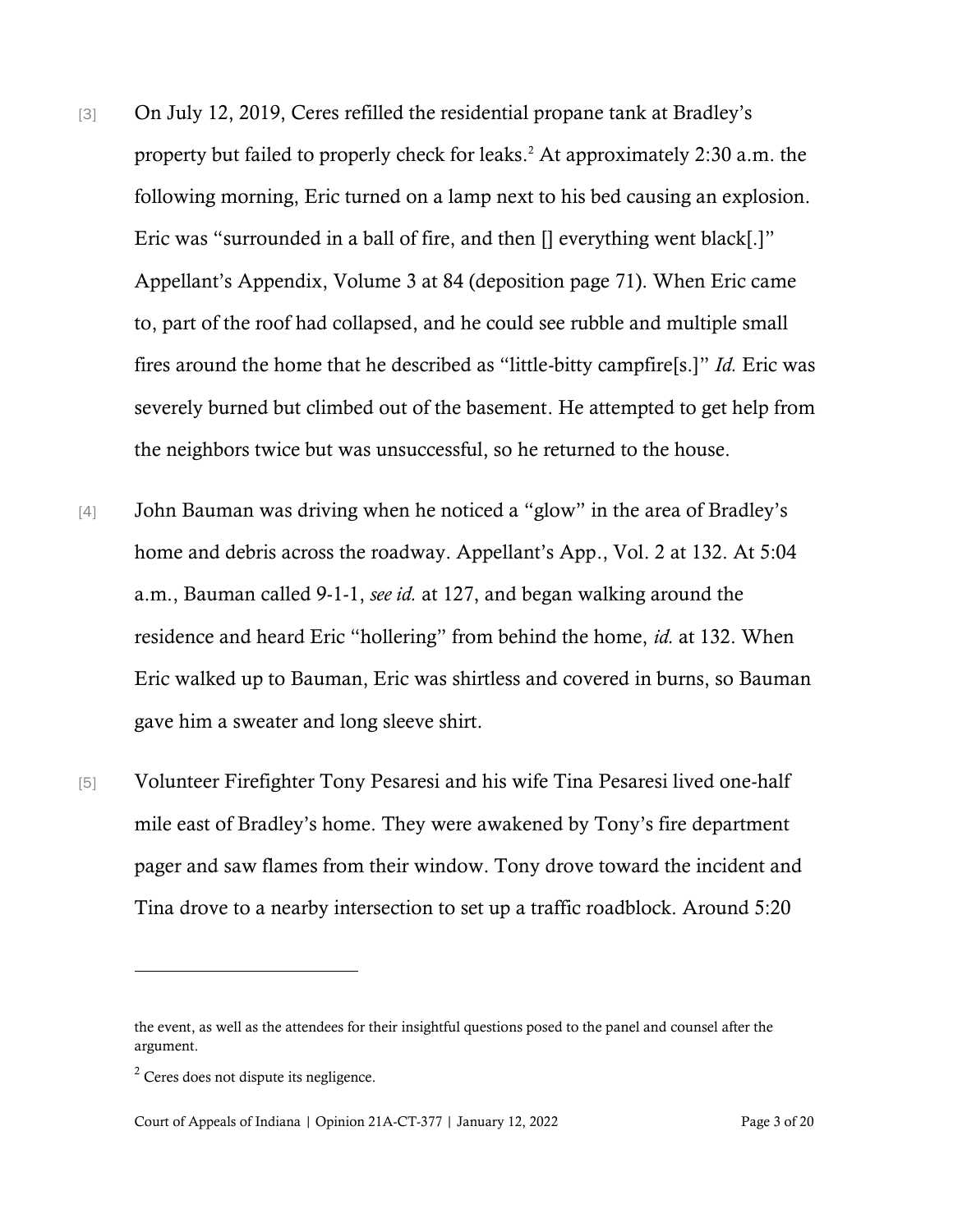a.m., Bradley was driving home from work when he came upon Tina's roadblock located approximately three-quarters of a mile from his home. *See id.* at 78 (deposition page 60). From the roadblock, Bradley could see the flames and could tell they were coming from his home. Bradley asked Tina if she knew what was going on and whether his wife had made it out of the house. Tina responded "I have no idea. I don't know, I'm sorry." *Id.* at 211. Even though Tina was blocking traffic for the fire department, she "did not have access to a fire radio to know what was occurring at the incident . . . and no one had provided any additional information" to her. *Id*. Tina then allowed Bradley to pass through the roadblock.

- [6] Bradley drove toward his home and parked 100 yards from the house, arriving at 5:24 a.m. When he arrived, the flames were "big and steady[,]" *id.* at 80 (deposition page 67), and first responders had already arrived. Bradley saw Eric on a gurney, under a blanket with his face showing. Bradley described Eric's visible injuries as not appearing "real bad then. It just looked like somebody had a real bad sunburn that peeled, and his hair was singed." *Id.* at 79 (deposition page 64). Bradley asked Eric where Kathy was, but Eric did not know. Eric was then taken to the hospital to be treated.
- Court of Appeals of Indiana | Opinion 21A-CT-377 | January 12, 2022 Page 4 of 20 [7] Firefighters continued to search for Kathy in the home; however, "[t]he flames started getting bigger every time they dug, so they basically just had to wait until they could get to where they thought she was." *Id.* at 80 (deposition page 68). Eventually, firefighters located Kathy in the home and made Bradley leave the scene so they could remove her. Bradley heard the firefighters yell "[w]e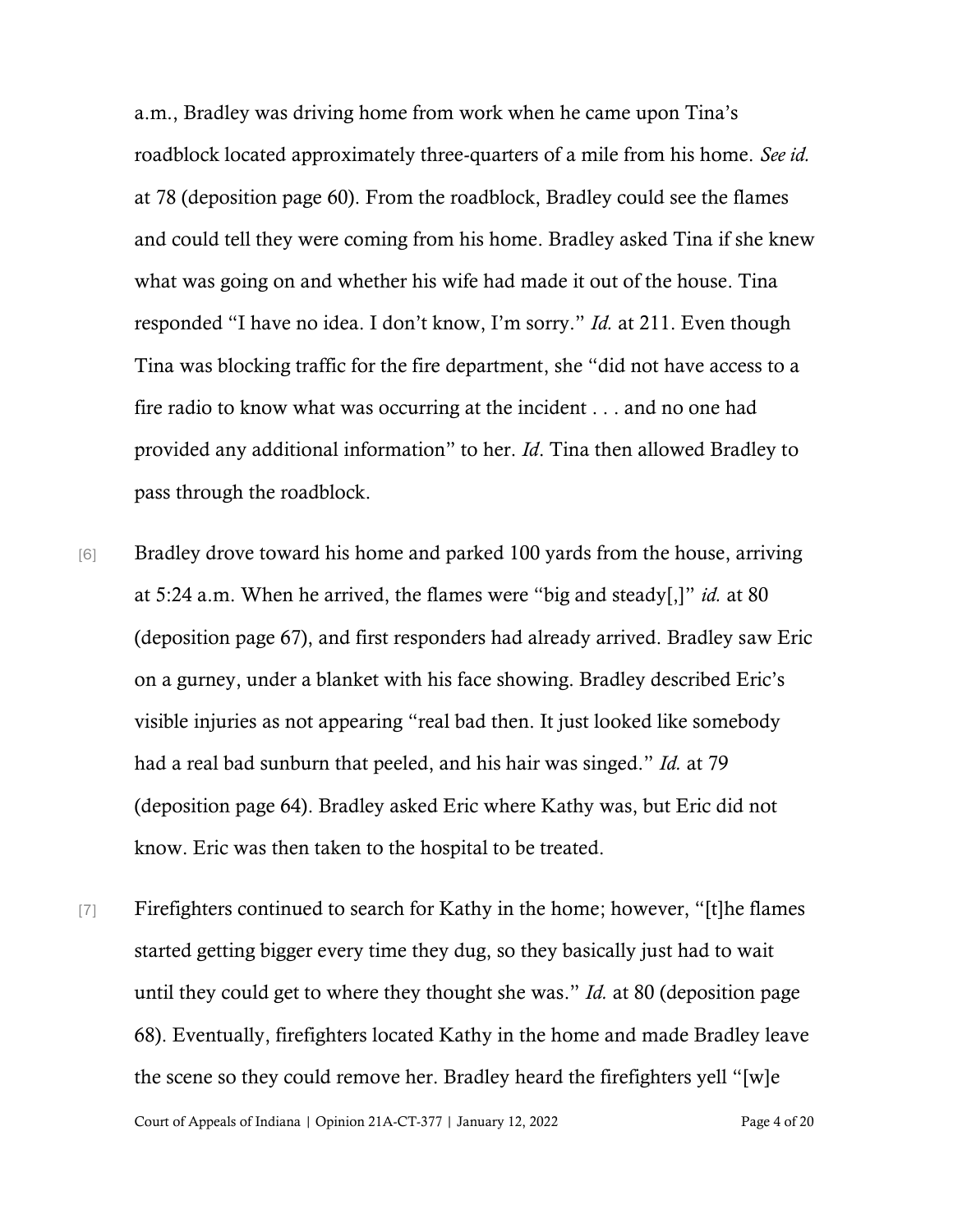found her" but he did not ever see any part of her body in the home or while it was being removed. *Id.* at 81 (deposition page 73).

- [8] On January 15, 2020, Bradley filed his amended complaint against Ceres seeking, in relevant part, emotional distress damages because he "came upon his home unaware that it had exploded at which time he could not find his wife and witnessed his son severely burned." *Id.* at 32. On September 25, 2020, Ceres filed a Motion for Partial Summary Judgment on Bradley's negligent infliction of emotion distress claims as to both Eric and Kathy. Following a hearing, the trial court granted Ceres' motion with respect to Bradley's claim for emotional distress damages related to Eric but denied Ceres' motion with respect to Bradley's claim of emotional distress damages related to Kathy.
- [9] Ceres now appeals, challenging the trial court's denial of its motion as to Kathy. Bradley cross appeals, challenging the trial court's granting of Ceres' motion as to Eric.

# Discussion and Decision

### I. Standard of Review

[10] We review summary judgment orders de novo. *Alldredge v. Good Samaritan Home, Inc.*, 9 N.E.3d 1257, 1259 (Ind. 2014). We apply the same standard as the trial court: summary judgment is appropriate only where the moving party demonstrates there is no genuine issue of material fact and he is entitled to judgment as a matter of law. *Id.; see also* Ind. Trial Rule 56(C). If the moving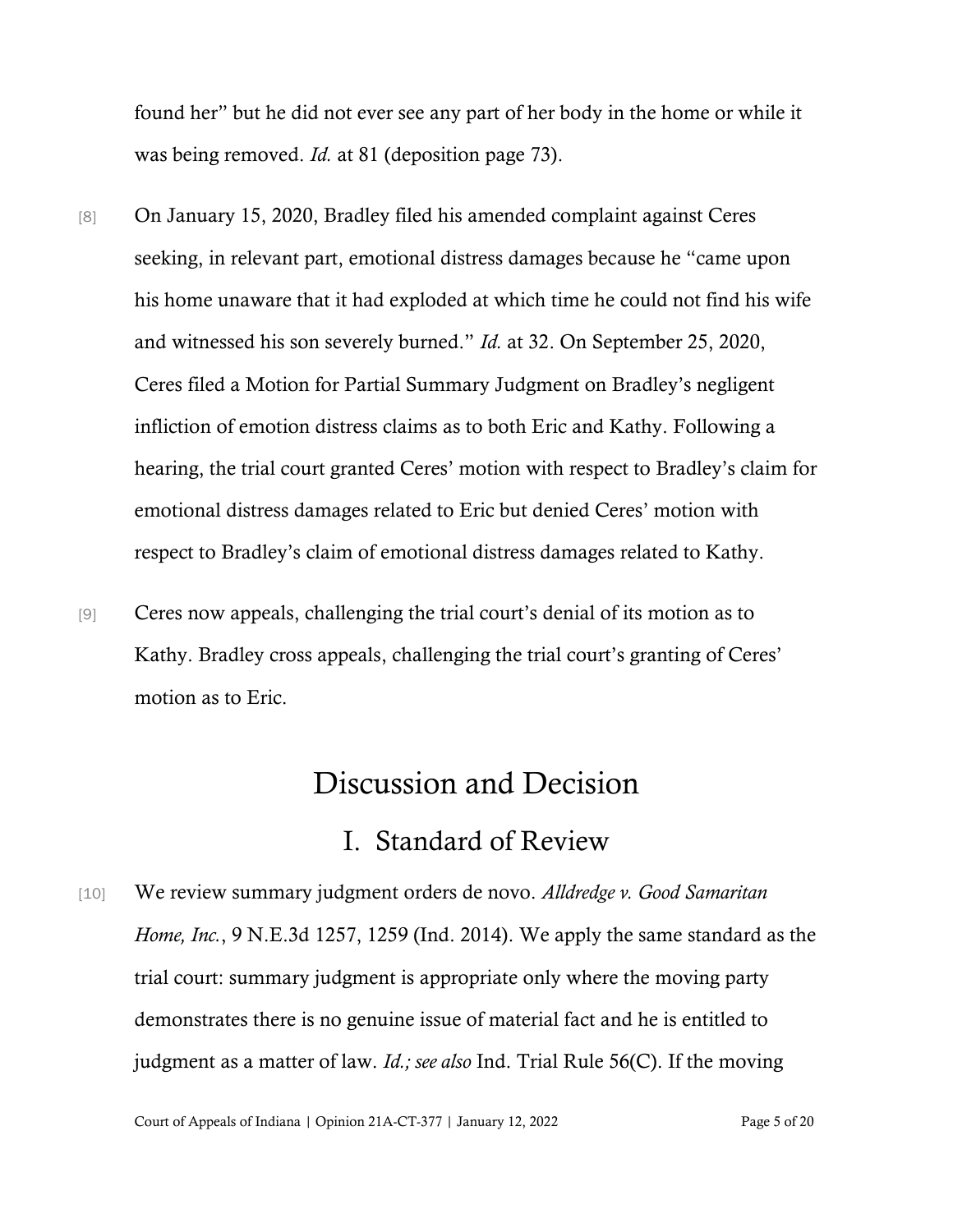party carries his burden, the non-moving party must then demonstrate the existence of a genuine issue of material fact in order to survive summary judgment. *Id.* Just as the trial court does, we resolve all questions and view all evidence in the light most favorable to the non-moving party, so as to not improperly deny him his day in court. *Id.* Our review of a summary judgment motion is limited to those materials designated to the trial court. *Mangold ex rel. Mangold v. Ind. Dep't of Nat. Res.*, 756 N.E.2d 970, 973 (Ind. 2001). In reviewing a trial court's ruling on a motion for summary judgment, we may affirm on any grounds supported by the Indiana Trial Rule 56 materials. *Quezare v. Byrider Fin., Inc.*, 941 N.E.2d 510, 513 (Ind. Ct. App. 2011), *trans. denied.*

### II. Bystander Rule

[11] Generally, to recover for negligent infliction of emotional distress, a plaintiff must "sustain[] a direct impact by the negligence of another and, by virtue of that involvement sustain[] an emotional trauma which is serious in nature and of a kind and extent normally expected to occur in a reasonable person[.]" *Shuamber v. Henderson*, 579 N.E.2d 452, 456 (Ind. 1991). This is commonly referred to as the Modified Impact Rule. *Atl. Coast Airlines v. Cook*, 857 N.E.2d 989, 996 (Ind. 2006) (stating that although an impact need not cause physical injury, "the modified impact rule maintains the requirement of a direct physical impact").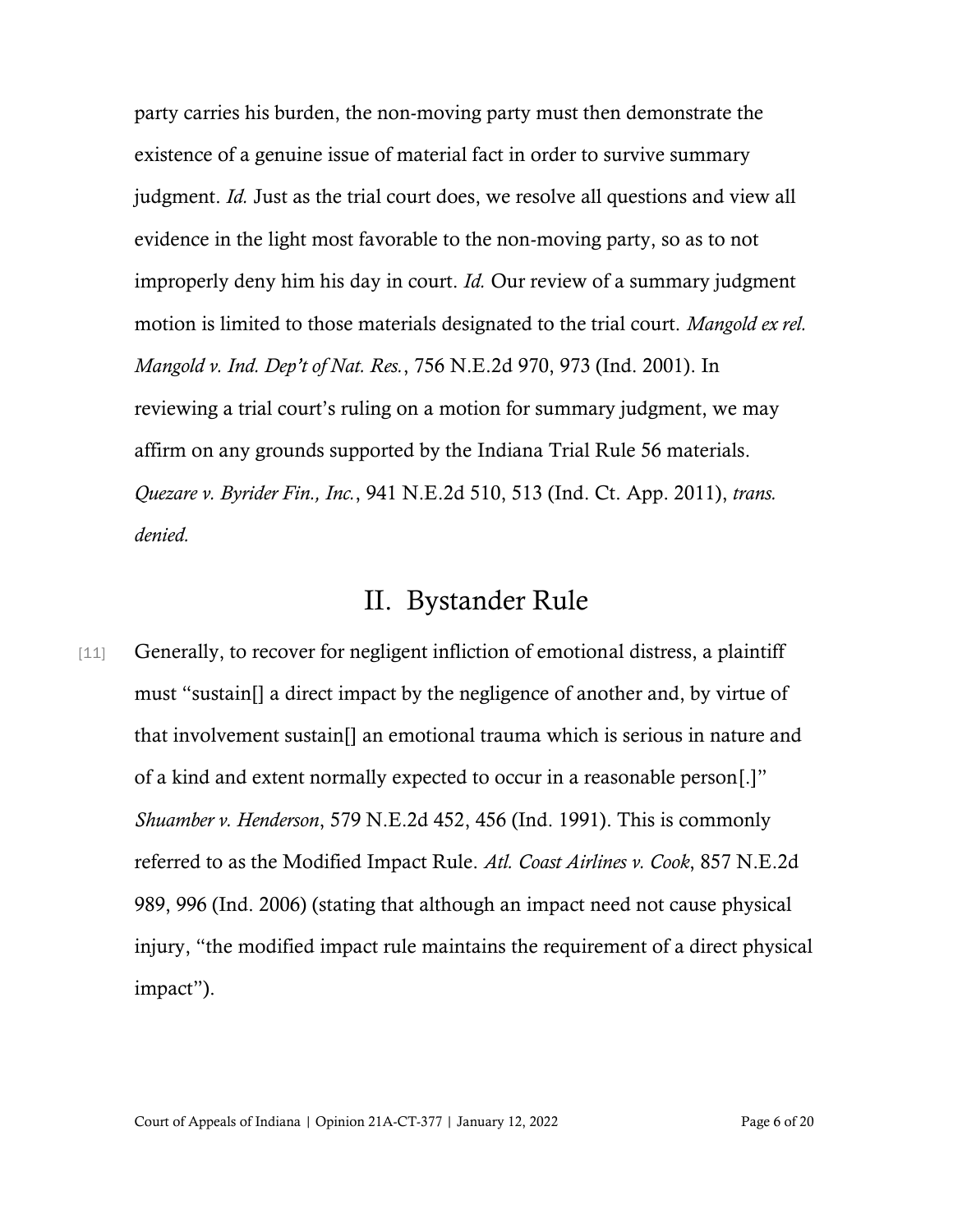- [12] However, the Bystander Rule is an exception to Indiana's Modified Impact Rule. *Id.* at 997-98. To recover under the rule, a bystander must establish "direct involvement" with the incident. *Groves v. Taylor*, 729 N.E.2d 569, 573 (Ind. 2000). In determining whether a plaintiff can recover, we consider three factors: (1) the severity of the victim's injury; (2) the relationship of the plaintiff to the victim; and (3) the circumstances surrounding the plaintiff's discovery of the victim's injury. *Smith v. Toney*, 862 N.E.2d 656, 660 (Ind. 2007). "These criteria are derived from the public policy considerations that underlie and define a claim for negligent infliction of emotional distress. They therefore are issues of law for a court to resolve." *Id*.
- [13] Here, the only factor at issue is the circumstances surrounding Bradley discovering Eric's and Kathy's injuries. We have stated that the requirement regarding the bystander's proximity to the scene is both a matter of time and circumstances. *Perkins v. Stesiak*, 968 N.E.2d 319, 322 (Ind. Ct. App. 2012), *trans. denied.* Therefore, to satisfy the "circumstances surrounding the plaintiff's discovery of the victim's injury" factor of the Bystander Rule: (A) the bystander must come on the scene at or immediately following the incident; (B) the claimant must not have been informed of the incident before coming upon the scene; and (C) the scene and victim must be in essentially the same condition as immediately following the incident. *Smith*, 862 N.E.2d at 663.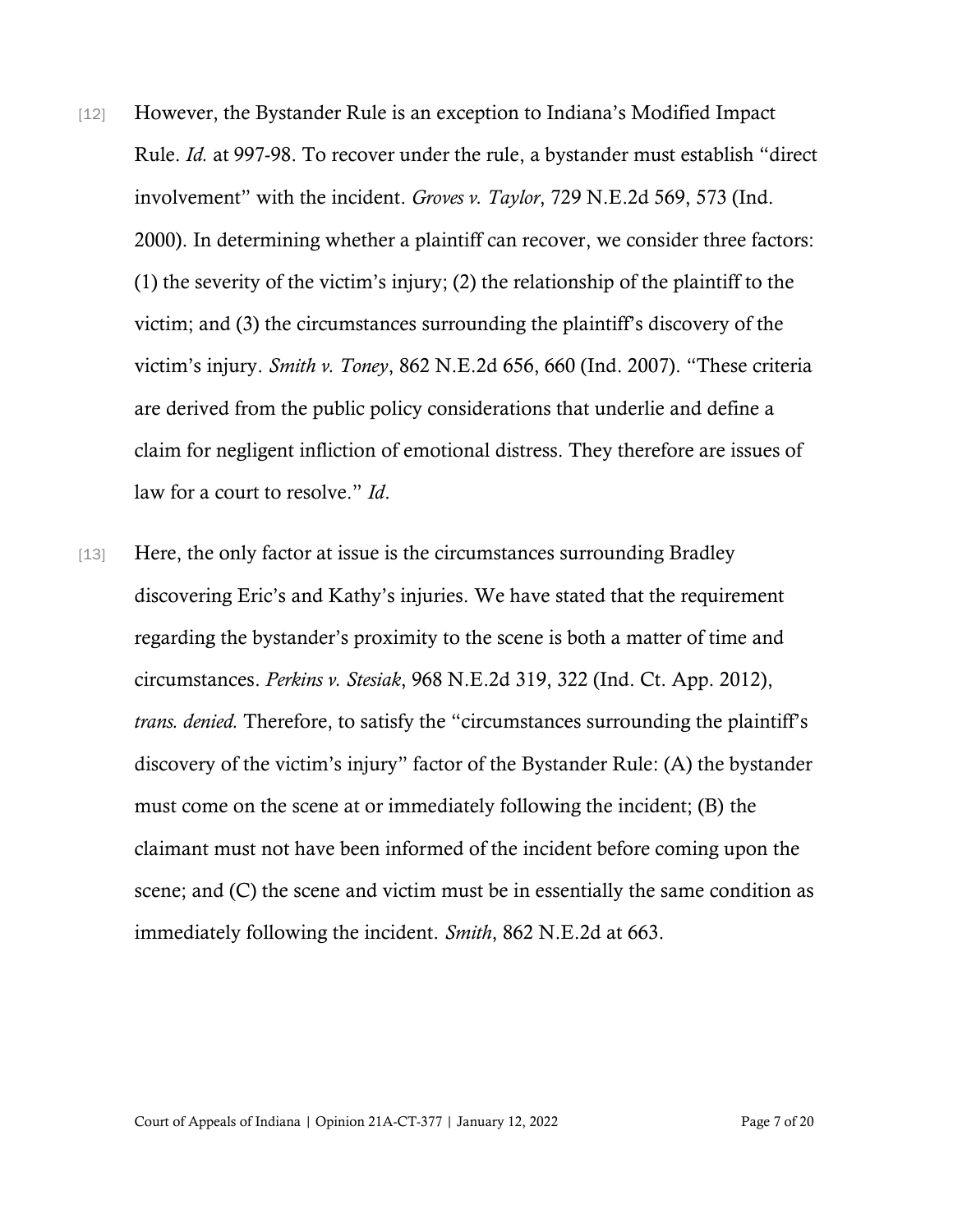## A. Bystander Must Come on the Scene At or Immediately Following the Incident

- [14] We begin by examining whether Bradley came to the scene at or immediately following the incident. Our supreme court has held that to recover under the Bystander Rule a plaintiff must have actually "witnessed a portion of the injuryproducing event" or "c[o]me on the scene *soon* after the death or severe injury of a loved one[.]"<sup>3</sup> *Groves*, 729 N.E.2d at 573 (emphasis added); *see also Clifton*, 43 N.E.3d at 216 ("The temporal factor requires that the claimant be at the scene of the incident when it occurs or arrive soon after[.]").
- [15] There is no dispute that the explosion occurred at approximately 2:30 a.m. and that Bradley did not arrive at the home until 5:24 a.m. Ceres argues that because Bradley "arrived on scene almost three hours after the explosion had occurred[,]" he does not satisfy this prong. Brief of Appellant at 11. Conversely, Bradley argues that the incident was on-going when he arrived. Specifically, Bradley argues that "a gas explosion is an ignition of accumulated gas that results in a fire, and the explosion and fire together constitute the same event." Brief of Appellee/Cross-Appellant at 14.
- [16] Ceres contends that the injury-producing event was the 2:30 a.m. explosion alone and not the house fire; however, Eric testified that at the time of the

<sup>&</sup>lt;sup>3</sup> *Groves* provides that the injured party must have a relationship to the plaintiff analogous to a spouse, parent, child, grandparent, grandchild, or sibling. 729 N.E.2d at 573. That relationship requirement is clearly met here.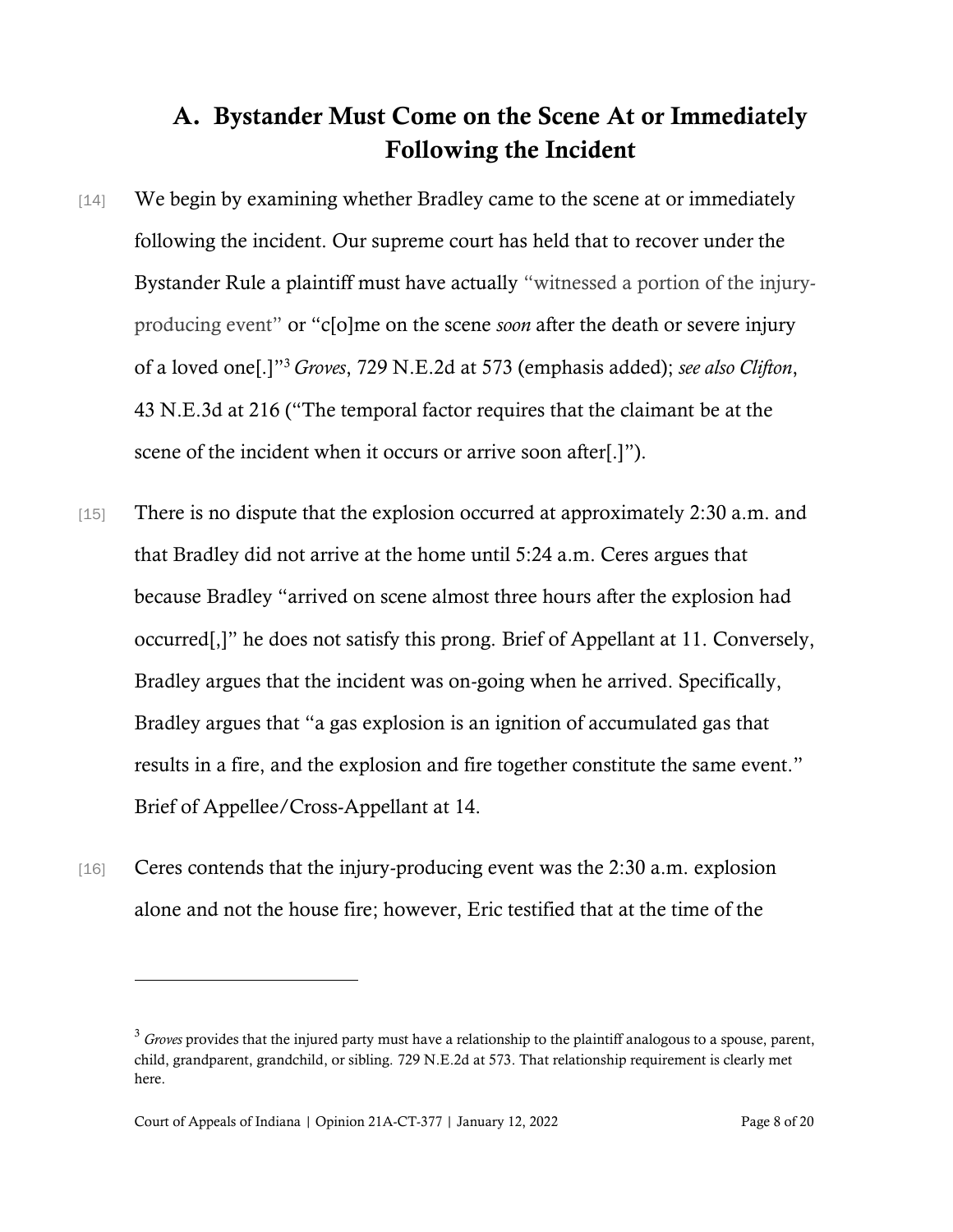explosion he was surrounded by "a ball of fire" and when he came to and exited the home, he could see multiple small fires in multiple rooms of the home. Appellant's App., Vol. 3 at 84. Therefore, we conclude that the explosion and the fire are a single injury-producing event. However, we must still determine whether Bradley's arrival satisfies the Bystander Rule.

[17] Our current Bystander Rule precedent is devoid of any cases, such as this one, where the injury-producing event could be considered on-going, let alone specifically an on-going house fire. Therefore, we look to other jurisdictions for guidance. In *In re Air Disaster Near Cerritos, Cal.*, cases involving fires were differentiated from other bystander cases because "the injury-producing event was not instantaneous." 967 F.2d 1421, 1424 (9th Cir. 1992). Accordingly, *In re Air Disaster Near Cerritos* determined that because the claimant "was present at the scene of the fire, she was present at the scene of the injury-producing event" and could recover even though she arrived at the scene after the fire had started. *Id.* at 1425. Similarly, *Stump v. Ashland, Inc.* held that the claimants' *"*presence during the preceding negligent act that caused the fire is not necessary. It is sufficient that the plaintiff is present at the fire because it is actually the fire that is the injury-producing event."<sup>4</sup> 499 S.E.2d 41, 50 (W.Va. 1997). We find these cases instructive.

<sup>&</sup>lt;sup>4</sup> Ceres argues that our supreme court's characterization of *Stump* suggests that it does not believe a fire that follows an explosion is an on-going event. In *Stump*, there was an explosion and subsequent house fire and the *Stump* court determined that the claimants "were present at the scene of the injury-producing event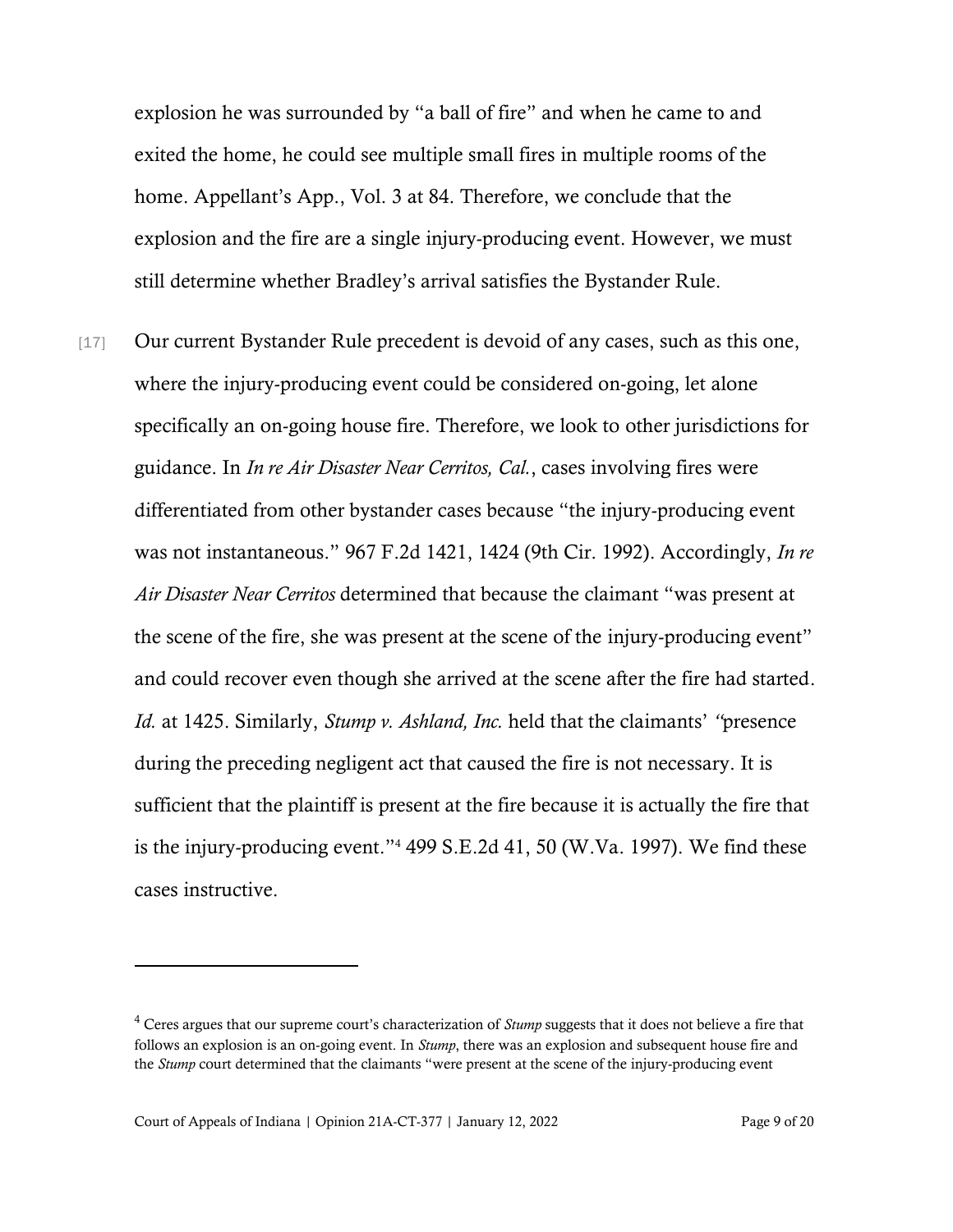- [18] Here, Bradley arrived well after the explosion; however, when he arrived, the flames were "big and steady[,]" and his son had yet to be removed from the scene. Appellant's App., Vol. 2 at 79-80. Further, his wife Kathy had yet to be located and although firefighters were attempting to search for Kathy when Bradley arrived, "[t]he flames started getting bigger every time they dug, so they basically just had to wait until they could get to where they thought she was." *Id.* at 80 (deposition page 68). Bradley was on the scene for approximately two hours before firefighters were able to get to Kathy's body inside the home.
- [19] We conclude that the explosion and fire are not separate injury-producing events, and that the injury-producing event was on-going when Bradley arrived. Therefore, Bradley satisfies the temporal factor of the Bystander Rule.

because here the injury-producing event was the fire." *Stump*, 499 S.E.2d at 49. However, in examining the law of emotional distress recovery from other jurisdictions in *Clifton v. McCammack,* our supreme court stated that some courts "require that a bystander be at the location of the injury-causing event when it occurs, while other courts have permitted bystander recovery when the claimant arrives at the site after the injury-causing event occurs." 43 N.E.3d 213, 219 (Ind. 2015). The supreme court's example case for a jurisdiction allowing claimants to arrive "after the injury-causing event occurs" was *Stump.* Thus, Ceres argues that our supreme court disagreed with the *Stump* court's characterization of the fire as an on-going event because it believes *Stump* permits the bystander claimant to arrive *after* the injury causing event. *See* Reply and Cross-Appellee's Brief of Appellant at 17. We find Ceres' argument unpersuasive. We do not believe the statement and citation in *Clifton* indicates that our supreme court disagreed with *Stump*'s characterization of a fire as ongoing. Our supreme court was merely highlighting that "[j]urisdictions differ when considering the immediacy of a claimant's observation of the incident" and proceeds to cite *Stump* and *Fineran v. Pickett,* 465 N.W.2d 662, 664 (Iowa 1991) (requiring "contemporaneous observance of the accident"), as examples of differing jurisdictions.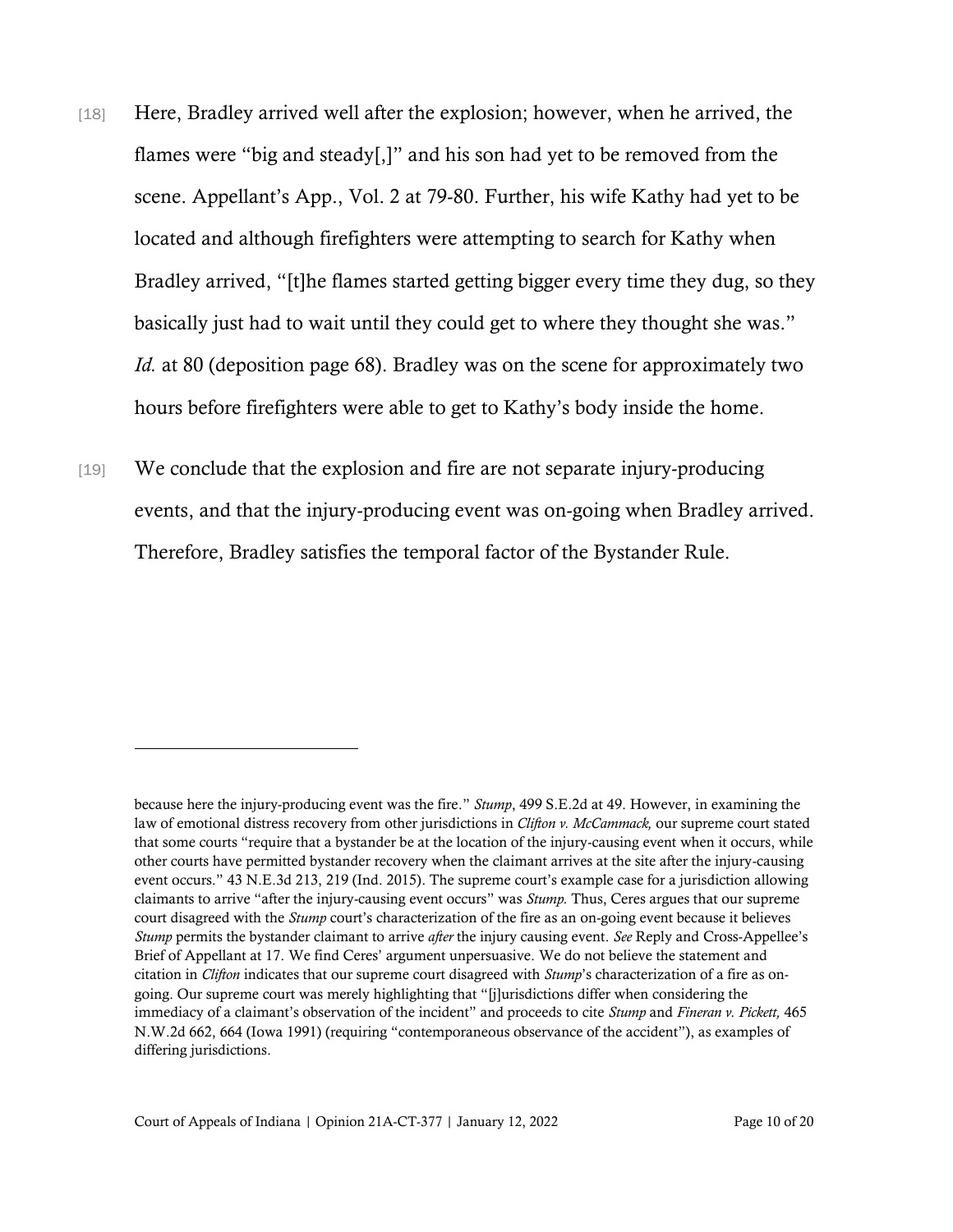### B. Claimant Must Not Have Been Informed of the Incident Before Coming Upon the Scene

- [20] To recover for bystander emotional distress, "the claimant must not have been informed of the incident before coming upon the scene." *Smith*, 862 N.E.2d at 663. This requirement necessarily precludes recovery for emotional trauma that arises when a claimant learns of such an incident "through indirect means." *Id.* at 662-63. Further, we have held that plaintiffs cannot voluntarily expose themselves to the incident. *See Johnson v. Marion Cnty. Coroner's Off.*, 971 N.E.2d 151, 162 (Ind. Ct. App. 2012), *trans. denied.* A bystander must arrive to an incident unwittingly and claims where bystanders knowingly and willingly expose themselves to the scene of an accident are barred. *Clifton*, 43 N.E.3d at 222.
- [21] Ceres argues that Bradley was informed of the incident prior to arriving at the scene because of his conversation with Tina at the roadblock. *See* Br. of Appellant at 12. Ceres relies on *Clifton,* where our supreme court determined as a matter of law that a claimant was "informed of the incident indirectly before his arrival" to a crash site. *Id.* at 223. In that case, while watching the news the claimant learned of a fatal motorcycle crash that occurred along a route his son frequently traveled. He was not informed that the crash involved his son. However, he voluntarily drove to the scene and learned that his son was the victim of the crash. The court in *Clifton* determined that the claimant's "emotional distress began as he was watching television–and emotional trauma triggered by a news story of an accident is distinct from sudden shock that arises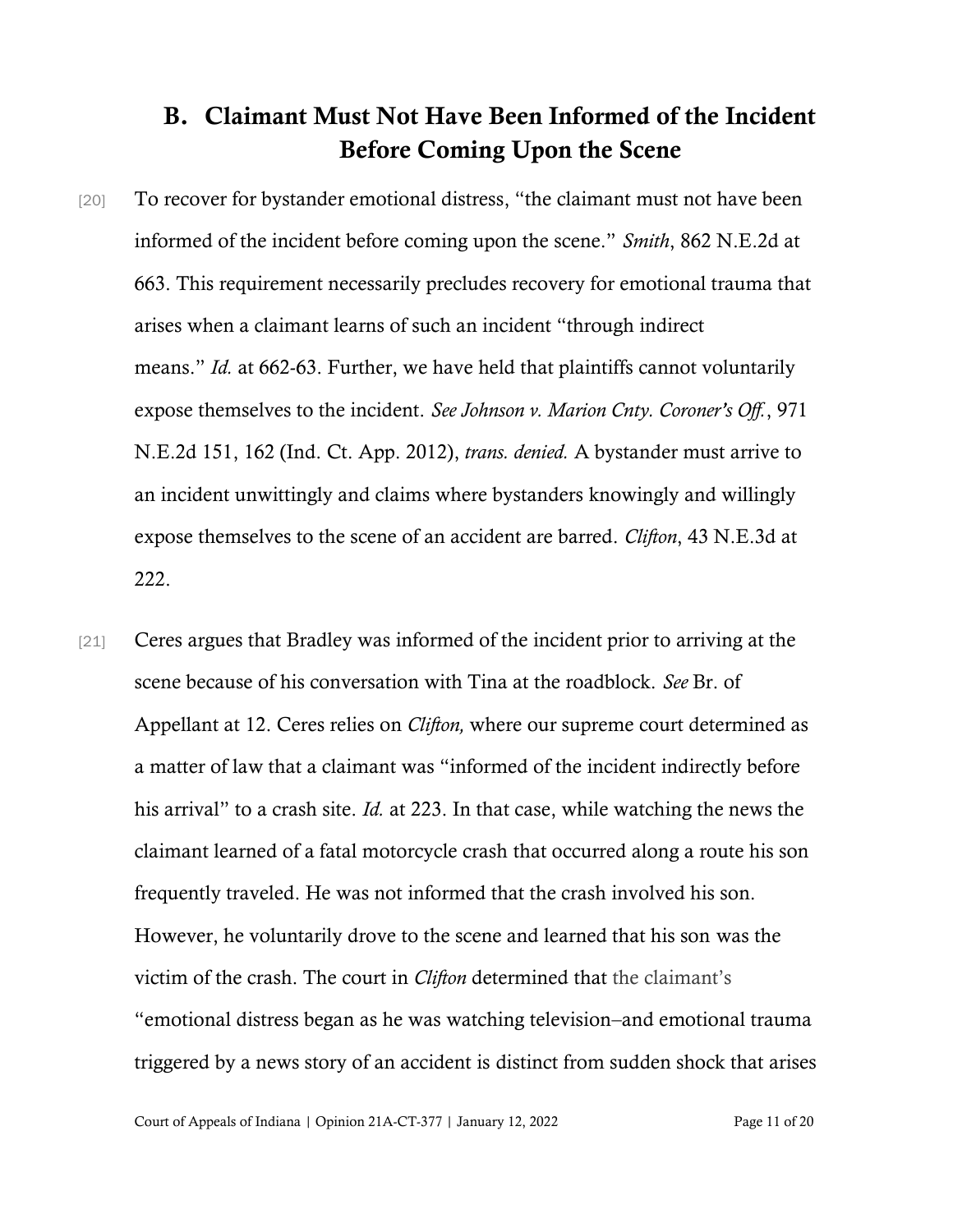when one unwittingly comes upon a scene of an accident." *Id.* at 222-23. We find that *Clifton* is distinguishable from this case.

- [22] Here, Bradley was driving home from work when he came upon Tina's roadblock located approximately three-quarters of a mile from his home. Appellant's App., Vol. 2 at 78. From the roadblock, Bradley could see the flames and could tell they were coming from his home. However, the record is clear that Bradley received no specific details from Tina. Bradley asked Tina if she knew what was going on and whether his wife had made it out of the house. Tina responded "I have no idea. I don't know, I'm sorry." *Id.* at 211. Further, Tina "did not have access to a fire radio to know what was occurring at the incident . . . and no one had provided any additional information" to her. *Id.*
- [23] Because Bradley could see the fire from the roadblock, he was not "indirectly" informed."<sup>5</sup> *See Clifton*, 43 N.E.3d at 217; *see also Perkins*, 968 N.E.2d at 322 (stating "witnessing an incident or its gruesome aftermath immediately thereafter is distinct from learning of a victim's death or injury indirectly").

<sup>&</sup>lt;sup>5</sup> Bradley argues that he "was at the scene of the fire when he was stopped briefly at the roadblock." Br. of Appellee/Cross-Appellant at 17. Bradley relies solely on *Clifton*, wherein the claimant got as close as twenty or twenty-five feet from the accident. 43 N.E.3d at 215. As stated above, the roadblock was three-quarters of a mile away from Bradley's home, yet the fire was visible. However, because we have determined that Bradley was not indirectly informed of the incident, we need not determine whether a "scene" can extend such a distance.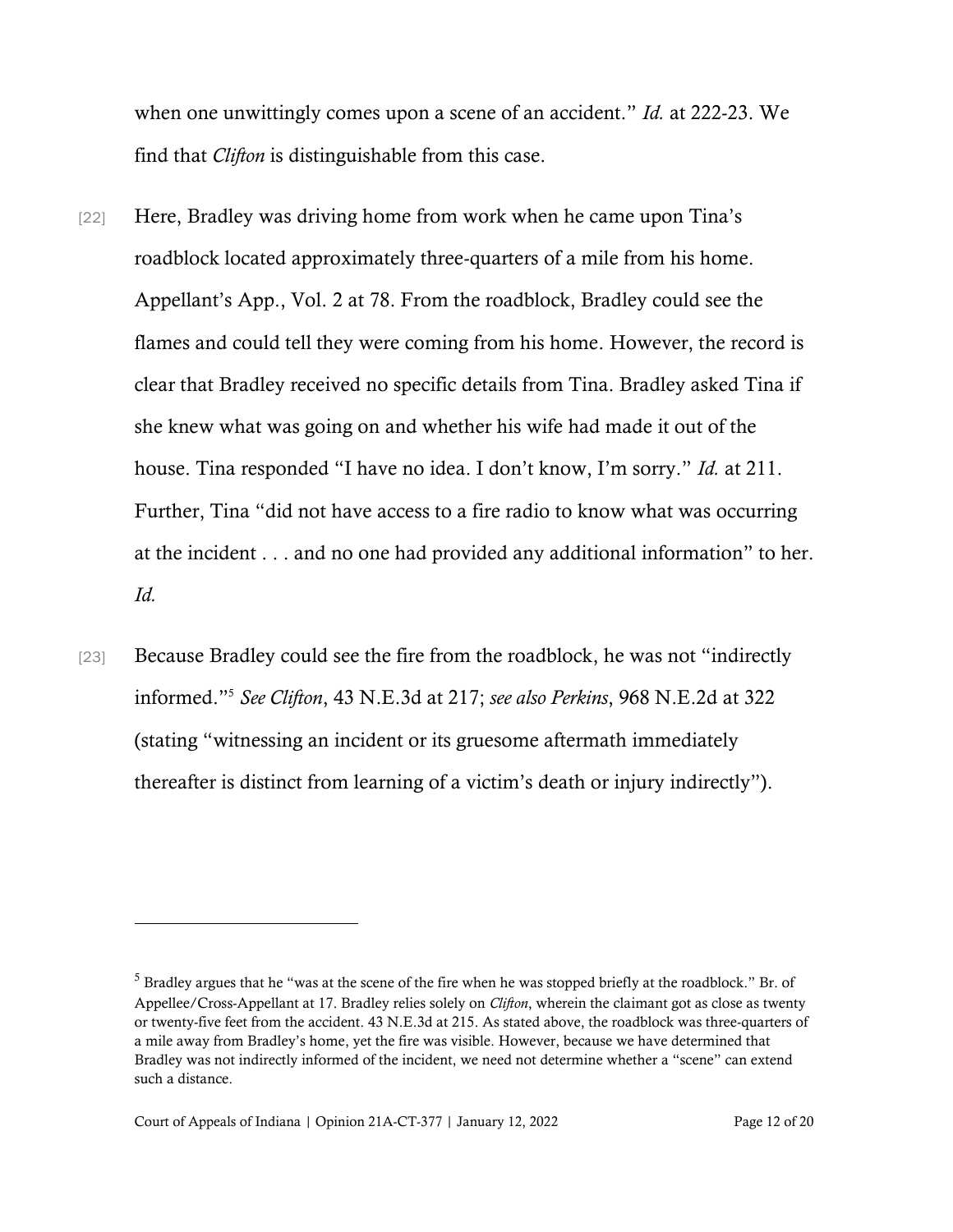Therefore, we conclude that Bradley was not informed of the incident before coming upon the scene.

## C. Victim/Scene Must be in Essentially the Same Condition as Immediately Following the Incident

- [24] A claimant satisfies the third prong of the Bystander Rule when they witness a portion of the injury-producing event. *Groves*, 729 N.E.2d at 573. In *Groves*, the claimant witnessed a portion of the event when she heard the sound of a collision and witnessed "her brother's body as it rolled off the highway after being struck." *Id.* However, *Groves* provides that a claimant may also recover when they come "on the scene soon after" the injury. *Id.* In such cases, a claimant must view a scene that is "essentially as it was at the time of the incident," with the victim "in essentially the same condition as immediately following the incident[.]" <sup>6</sup> *Smith*, 862 N.E.2d at 663. Unless these factors are satisfied, a claimant will not have witnessed the "gruesome aftermath[.]" *Clifton*, 43 N.E.3d at 221.
- [25] "Gruesome aftermath" refers to the "uninterrupted flow of events following closely on the heels of the accident." *Id.* When a bystander witnesses this "uninterrupted flow of events," he or she is essentially subjected to a "sudden sensory observation" of the incident itself. *Id*. Without this type of observation,

<sup>&</sup>lt;sup>6</sup> Ceres only briefly claims that the scene itself was not essentially in the same condition as it was at the time of the accident in its reply brief. *See* Reply and Cross-Appellee's Br. of Appellant at 28. However, because we conclude the fire constitutes an on-going injury-producing event, we also conclude that the scene was essentially as it was at the time of the incident.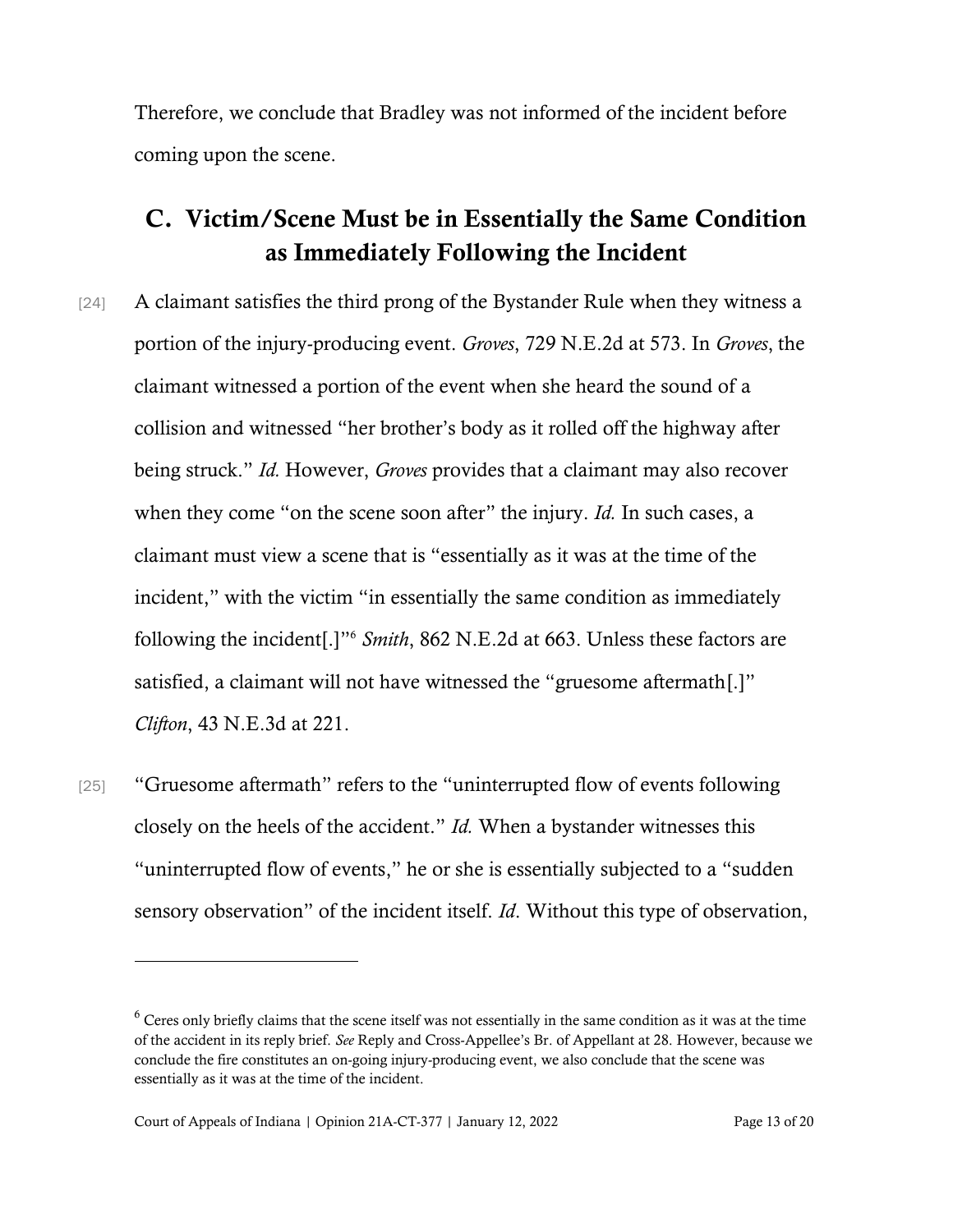claimants cannot establish the "direct involvement" necessary to recover for bystander emotional trauma, and "direct involvement" is the key principle that has guided the evolution of the Bystander Rule from the outset. *See id.*; *Groves*, 729 N.E.2d at 573.

### *1. Eric*

- [26] Ceres argues that Eric's body was not in essentially the same condition immediately following the explosion as when Bradley arrived. *See* Reply and Cross-Appellee's Br. of Appellant at 41-42.
- [27] Ceres highlights that Eric exited the basement of the collapsed home after the explosion, attempted to get help, was wrapped in a blanket by first responders, and was being prepped to be flown out by a helicopter when Bradley arrived. Ceres also argues that *Clifton* is binding precedent that controls the resolution of this case. In *Clifton,* the court stated:

[T]he facts reveal that both the scene and [Victim's] body were materially changed before [Claimant] arrived. Witnesses moved [Victim's] body, which was upright on his motorbike after the collision, and laid him flat on the pavement. And, after resuscitation efforts failed, emergency personnel covered the body so that *no signs of trauma were visible*. Although [Claimant] may have arrived to the scene in a fairly short amount of time after [Victim's] death, [Claimant] did not experience the "uninterrupted flow of events" following the collision, *i.e.,* before there were significant changes to both the scene and [Victim's] body.

43 N.E.3d at 222 (emphasis added).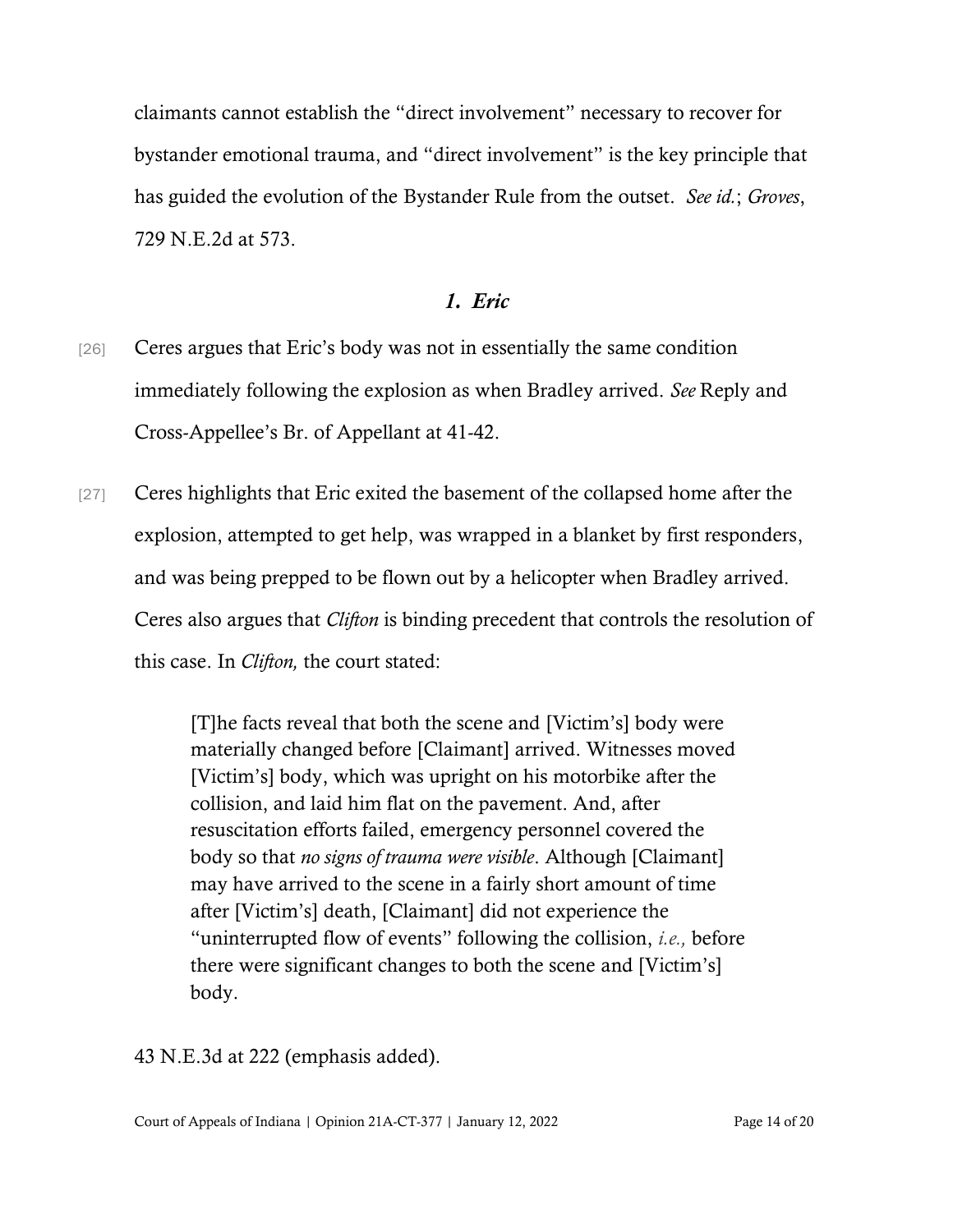- [28] However, the facts differentiate this case from *Clifton*. Here, Eric's injuries were visible to Bradley. Based on the video from an officer's body camera, a blanket was placed over Eric; however, his face and torso were not covered so burns on his face were visible. Exhibits, Volume 3 at 4. Bradley testified that Eric's face was "all blistered and peeled." *See* Appellant's App., Vol. at 2 at 79 (deposition page 64). It is not necessary for Bradley to have been able to see all of Eric's burns.<sup>7</sup> Further, when Bradley arrived, the flames were "big and steady[,]" *id*. at 80 (deposition page 67), and although first responders had already arrived, they had not removed Eric from the scene. Therefore, because Bradley witnessed his son with visible burns in front of his burning home, we conclude that Bradley did experience the "gruesome aftermath" of the accident. *Clifton*, 43 N.E.3d at 222.
- [29] Because we have found that all the requirements regarding Bradley's discovery of Eric's injury are satisfied, we conclude the trial court was wrong in granting summary judgment to Ceres.

### *2. Kathy*

[30] Ceres argues that because Bradley never viewed Kathy's body, he cannot recover because of the Bystander Rule's requirement "that the claimant actually see the victim in essentially the same condition as he or she was in immediately

 $<sup>7</sup>$  The extent of Eric's injuries and the degree that they were visible to Bradley are factors for a jury to consider</sup> in the determination of the degree of emotional distress Bradley experienced.

Court of Appeals of Indiana | Opinion 21A-CT-377 | January 12, 2022 Page 15 of 20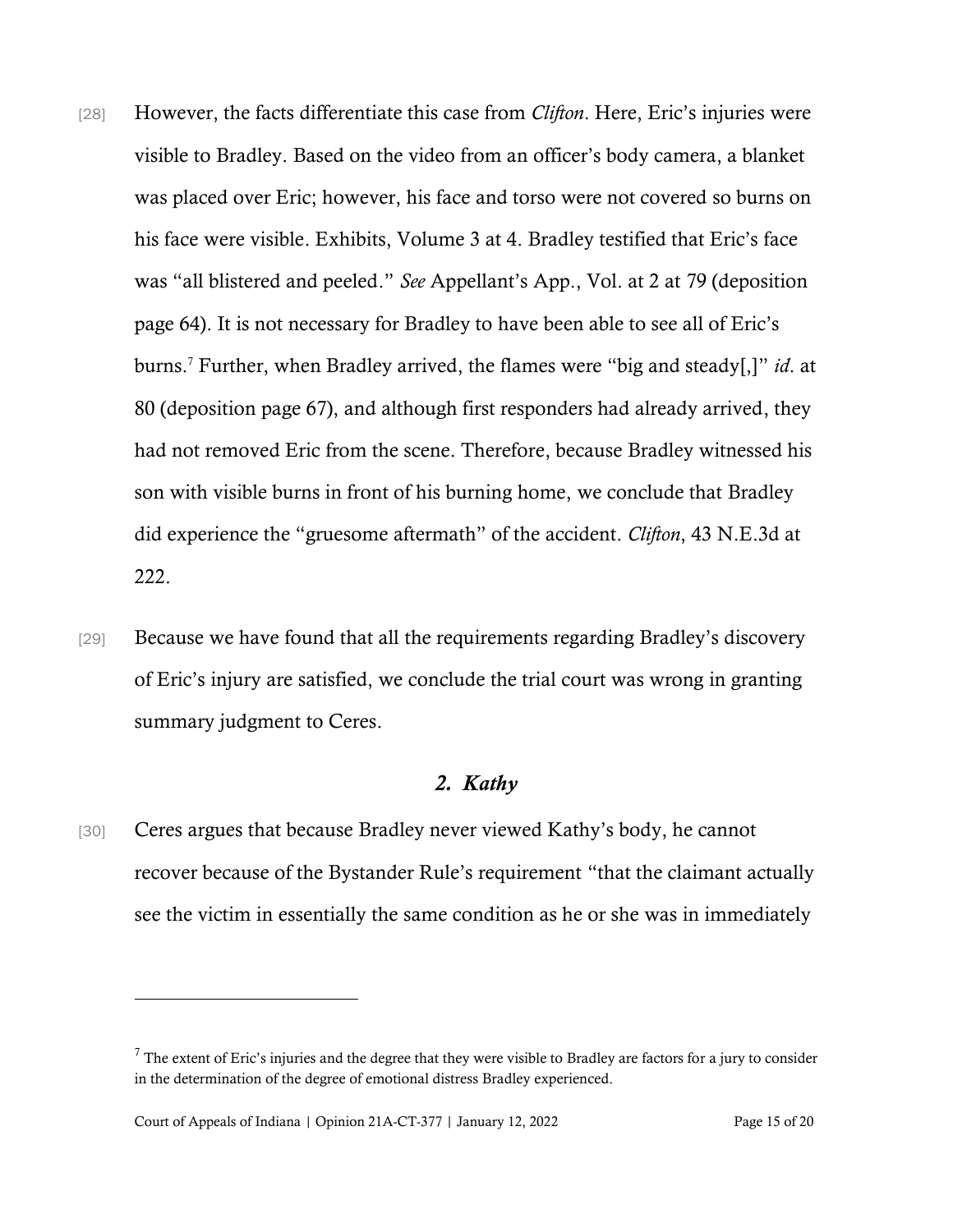following the incident." Br. of Appellant at 19 (citing *Smith*, 862 N.E.2d at 663).

[31] However, in *Smith,* our supreme court stated:

In *[Groves](https://1.next.westlaw.com/Link/Document/FullText?findType=Y&serNum=2000376679&originatingDoc=Id4674bbcd1a511dbb035bac3a32ef289&refType=RP&originationContext=document&transitionType=DocumentItem&ppcid=67ac30674d9544b0b0b6210cd163be4b&contextData=(sc.Search))* the facts were such that one who arrived "soon" after the accident necessarily *viewed* "the gruesome aftermath." But we think the requirement of bystander recovery is both temporal—at or immediately following the incident—and also circumstantial. The *scene viewed* by the claimant must be essentially as it was at the time of the incident, the victim must be in essentially the same condition as immediately following the incident, and the claimant must not have been informed of the incident before coming upon the scene.

862 N.E.2d at 663 (emphasis added). *Smith* does not state that the *body* of the victim must be *viewed* in essentially the same condition.

[32] As we previously stated, when a bystander witnesses the "uninterrupted flow of events," he or she is essentially subjected to a "sudden sensory observation" of the incident itself. *Clifton*, 43 N.E.3d at 221-22. *Clifton* held that without a "sudden sensory experience," the necessary direct involvement cannot be established.<sup>8</sup> Therefore, we must determine whether a sudden sensory

<sup>8</sup> We note that *Clifton* refused to expand the current Bystander Rule from a bright-line rule to a less restrictive foreseeability approach. *See* 43 N.E.3d at 219-20. Unlike the recent Indiana Supreme Court decision in *K.G. by Next Friend Ruch v. Smith*, 2021 WL 6063878 (Ind. Dec. 22, 2021), which carved out a new exception to the Bystander Rule, our decision is not an expansion of the current rule. It is merely the application of the current rule to a situation where it would be impossible to view the victim's body and the injury-producing event is not an instantaneous event, such as a car crash, but is an on-going fire.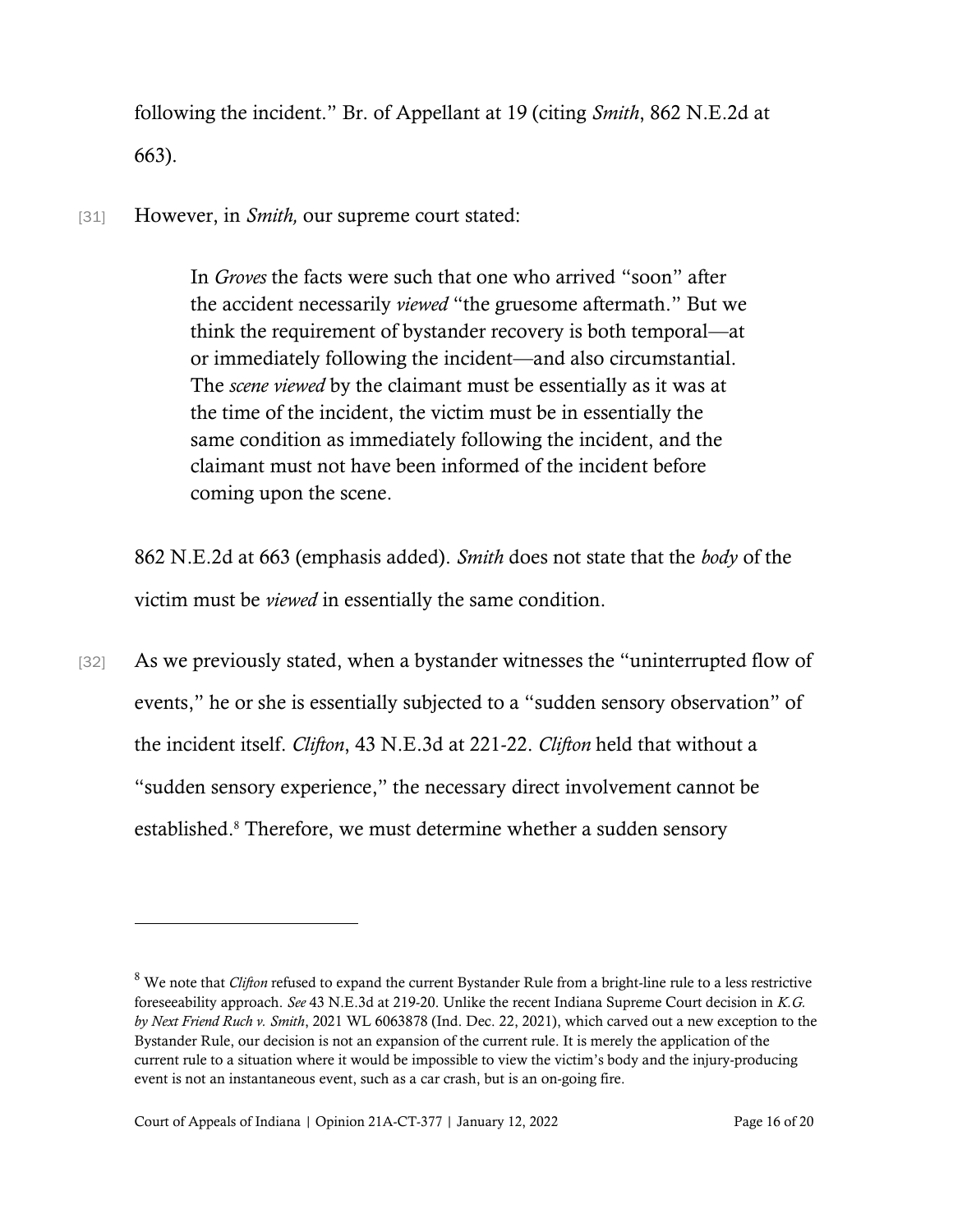observation or experience can occur in cases where viewing the body of the victim is impossible.

- [33] Other jurisdictions have found that viewing the body is not necessarily required. *See Fortman v. Förvaltningsbolaget Insulan AB*, 212 Cal. App. 4th 830, 840-41 (Cal. Ct. App. 2013) (permitting "recovery based on an event perceived by other senses"); *Ortiz v. John D. Pittenger Builder, Inc.*, 889 A.2d 1135, 1136 (N.J. Super. 2004) (holding a claim was still viable "without actually seeing a relative ablaze, so long as the bystander is sensorially aware of the relative burning to death"). Above, we found *Stump* instructive in our determination that the injuryproducing event was on-going and we again believe it carves out an exception here that fits within our current Bystander Rule.
- [34] In *Stump*, the court concluded "it is not necessary that the plaintiff actually witness the injury being inflicted to the victim by the fire, provided the plaintiff is at the scene of the fire and is *sensorially* aware, in some important way, of the fire and the necessarily inflicted injury to the victim." 499 S.E.2d at 49 (emphasis added). The *Stump* court reasoned:

[I]n cases involving fire the flames are likely to hide the victims from the view of those present at the scene. To disallow recovery to plaintiffs in such cases merely because they did not actually view the injury being inflicted on the bodies of the victims defies reason and common sense.

\* \* \*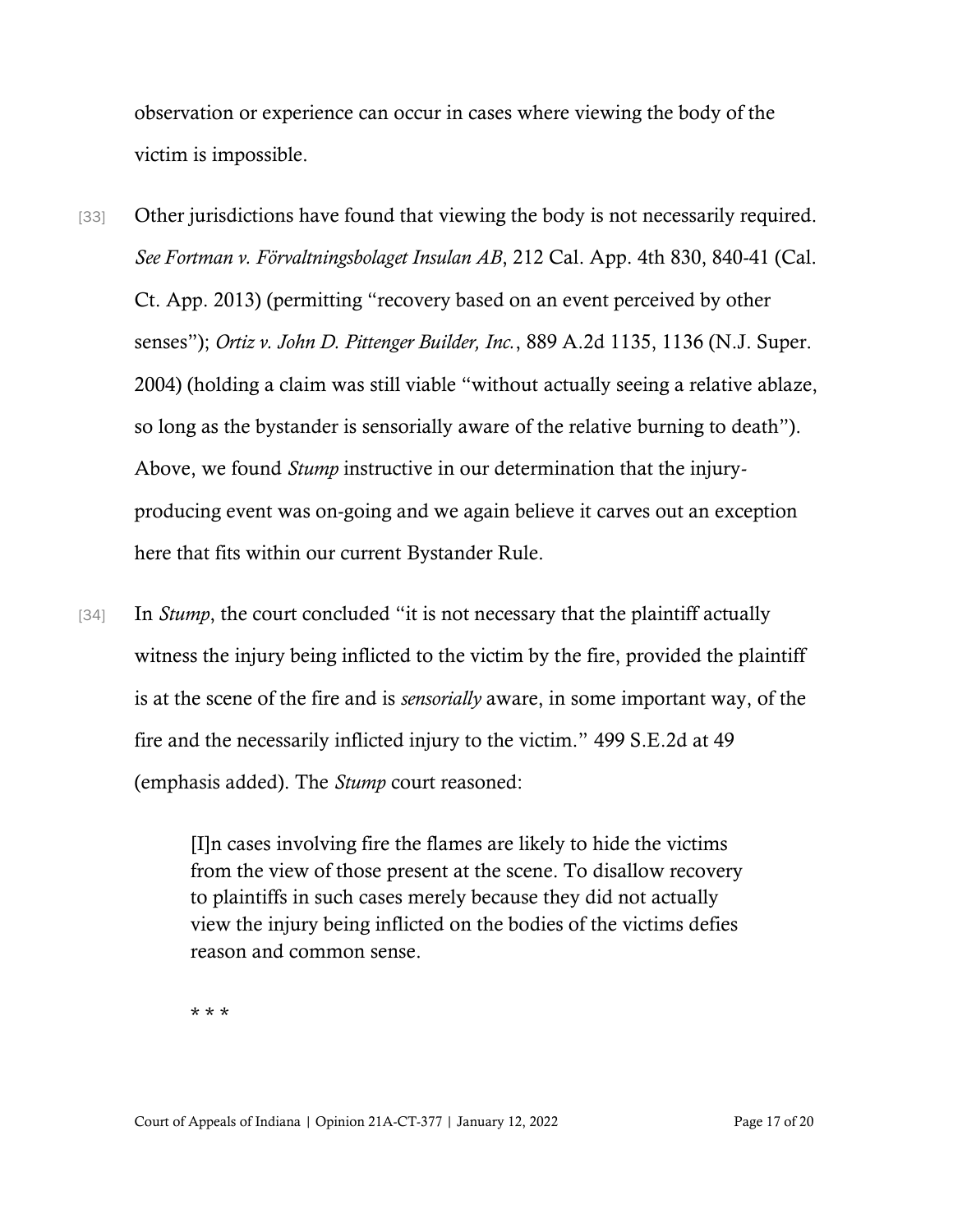Our law would be cruel and less than adequate if it did not recognize the severe degree of emotional harm certain to be suffered by those who must watch helplessly while fire is causing injury or death to a loved one.

*Id.* at 49-50.

- [35] After locating Kathy, firefighters removed Bradley from the scene and refused to allow him to watch the removal of her burnt body from the flame engulfed home. This act – of officials preventing the viewing of a body by a loved one – implied that Kathy's remains were in such a disturbing condition that Bradley should not be subjected to the traumatizing visual. Even though Bradley was prevented from seeing his wife's charred remains, the fact that he had to be removed to prevent this trauma would have triggered the type of horrible mental images one forms upon understanding the reality of a loved one's gruesome death. We agree with the *Stump* court's reasoning and conclude that the "sudden sensory observation" necessary to establish direct involvement under *Clifton* does not preclude recovery for bystanders who do not actually view the body of the victim in cases involving fires.
- [36] Ceres argues that even among jurisdictions that have adopted a non-visual sensory perception rule, the bystander claimant is required to "have a reasonable certainty of injury to the loved one." Reply and Cross-Appellee's Br. of Appellant at 33-34. Ceres contends that Bradley "did not *know* that [Kathy] was trapped inside the burning house until she was found. He *worried* that she might be inside the burning home but he did not *know* with any degree of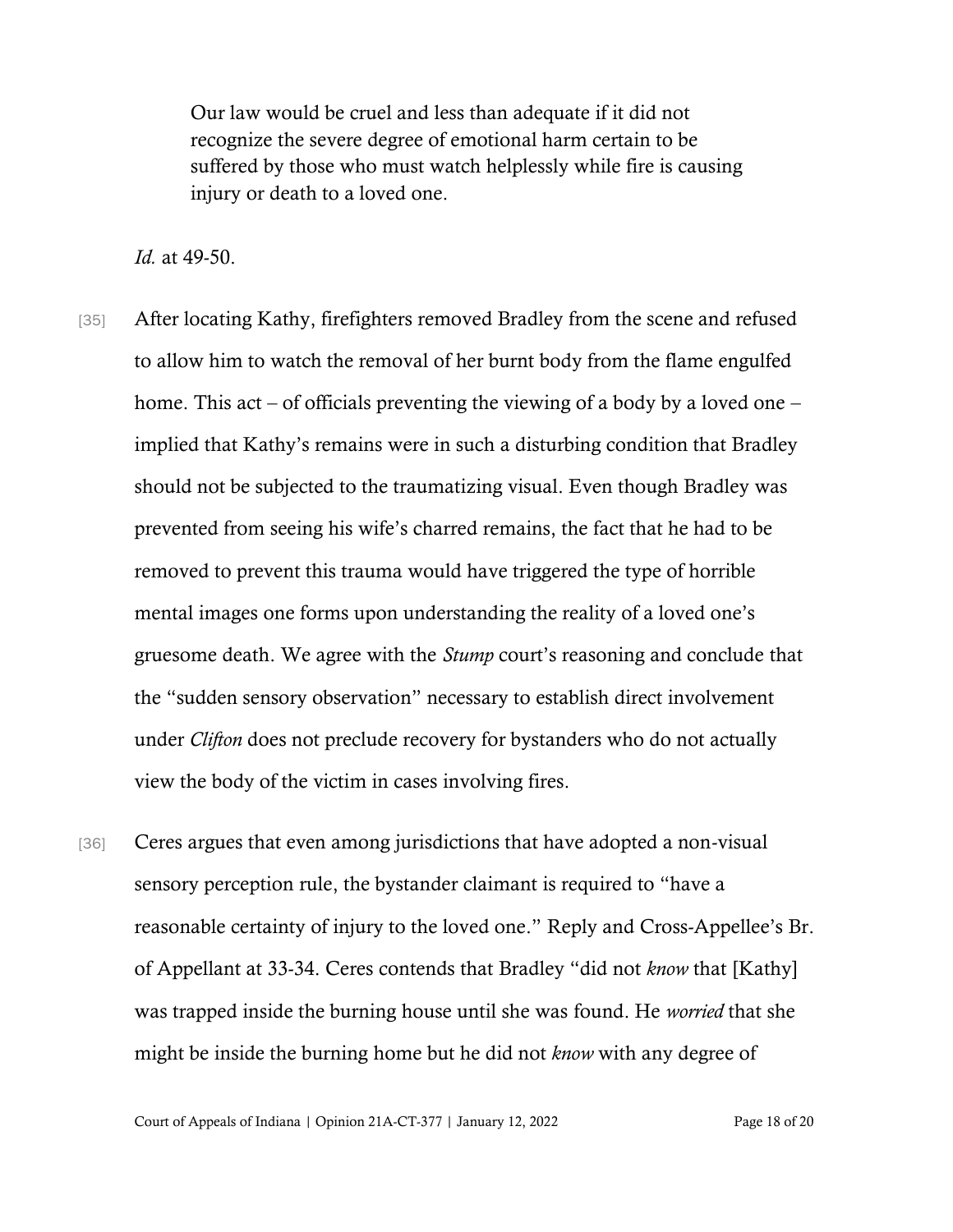certainty." *Id.* at 35. However, we believe that Bradley possessed a reasonable degree of certainty that Kathy was inside the home.

- [37] Bradley testified that he expected Kathy and Eric to be home. *See* Appellant's App., Vol. at 2 at 79 (deposition page 62). This is evidenced by his interaction with Tina upon his arrival at the roadblock asking "[d]id Kathy make it out?" *Id.* at 211. Bradley also asked Eric "where Kathy was" once he arrived at the house. *Id.* at 79 (deposition page 65). Further, when Bradley arrived, first responders had been unable to locate Kathy outside the home and their failure to find her could only lead to the conclusion that she was still trapped in the fire. We conclude that Kathy was in essentially the same condition immediately following the incident as when Bradley arrived. Bradley reasonably believed Kathy was in the home, and Bradley was not required to view Kathy's body. We limit our holding to cases involving serious injury or death as the result of fire.
- [38] Because we have found that all the requirements regarding Bradley's discovery of Kathy's death are satisfied, we conclude the trial court was correct in denying summary judgment to Ceres.

## Conclusion

[39] We conclude that the trial court did not err by denying Ceres' motion for summary judgment in regard to Kathy but did err by granting Ceres' motion for